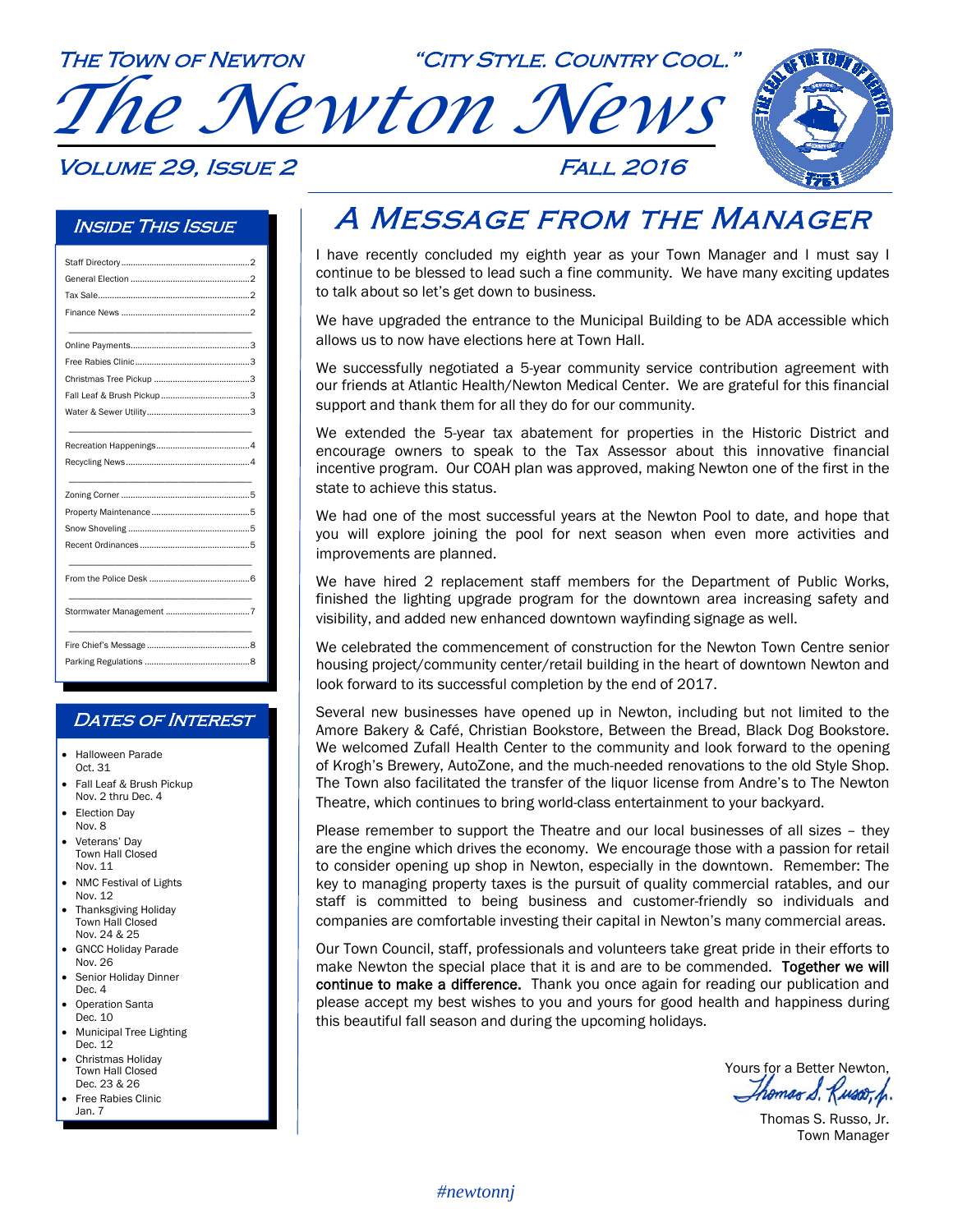

## STAFF DIRECTORY

The staff of the Town of Newton is here to assist the public whenever possible. Please use the following list of extensions when dialing 973-383-3521 to contact a municipal staff member or department.

224 Manager's Office

#### OTHER NUMBERS

| 225 Tax Assessor |
|------------------|
|                  |

- 226 Deputy Town Manag
- 227 Planning/Zoning
- 228 Comm. Dev./Recrea
- 232 Municipal Clerk
- 233 Treasurer
- 236 Deputy Court Administrator
- 239 Tax Collector
- 240 Water/Sewer Collector
- 241 Finance Officer/CFO
- 242 Court Administrator
- 243 Fire Prevention Secretary
- 254 Human Resources
- 256 Code Enforcement

|      | <b>Public Works Garage</b> | 973-383-4160 |
|------|----------------------------|--------------|
| er!  | <b>Recycling Center</b>    | 973-383-1521 |
|      | <b>Memory Park Pool</b>    | 973-383-2810 |
| tion | Wastewater                 |              |
|      | <b>Treatment Plant</b>     | 973-383-2090 |
|      | <b>Police Department</b>   |              |
|      | (Non-emergency)            | 973-383-2525 |
|      |                            |              |

#### THE 2016—2017 NEWTON TOWN COUNCIL

Sandra Lee Diglio, Mayor Wayne Levante, Deputy Mayor E. Kevin Elvidge Councilman Helen Le Frois, Councilwoman Daniel Flynn, Councilman

Thomas S. Russo, Jr., Manager Lorraine A. Read, Clerk

### **GENERAL ELECTION NOVEMBER 8, 2016**

The Presidential General Election is Tuesday, November 8, 2016.

#### Polls are open 6:00 AM to 8:00 PM

#### Polling Places in Newton:

| #1 & #2 | Newton Fire House                    |
|---------|--------------------------------------|
|         | 22 Mill St.                          |
| #3 & #5 | Newton Municipal Building            |
|         | 39 Trinity St.                       |
| #4      | <b>NFAS Building</b>                 |
|         | 8 Sussex St.                         |
| #6      | <b>First United Methodist Church</b> |
|         | 111 Ryerson Ave.                     |

For more information on **voting**, you may call the Board of Elections @ 973-579-0950



## TAX SALE

The Town of Newton's annual tax sale will be held electronically. The sale will be for real estate taxes, water and sewer charges and other municipal charges, against properties existing on December 31, 2015.



Said sale will be conducted in accordance with the provisions of New Jersey State Statute R.S 54:5-19 to 120 and R.S. 40:24A-21 and Chapter 91 Law 1974. The tax sale will close at 8:30 AM on Thursday, November 17, 2016.

For additional information

on tax sale, please visit www.newton.newjerseytaxsale.com after October 20, 2016.

For more information please contact Linda Ann Roth, Certified Tax Collector at 973-383-3521 ext. 239 or lroth@newtontownhall.com.

# FINANCE NEWS

#### Year End Penalty for Delinquent Taxes

Pursuant to R.S. 54:4-67 the Town of Newton imposes a 6% year-end penalty on all accounts in which the delinquencies exceed \$10,000. At the end of the year the 6% penalty is added to the total delinquency and carried forward into the next year. Interest is then charged according to State Statute.

#### **Reminders**

The 4<sup>th</sup> quarter property taxes are due November 1, 2016. There is a grace period of ten (10) days all quarters. The 2016 4th quarter payment must be made by Thursday, November 10, 2016 at 4:30 PM. Payments received after



this date will be considered delinquent and interest will be charged back to November 1st in accordance with N.J.S.A. 54:4-67.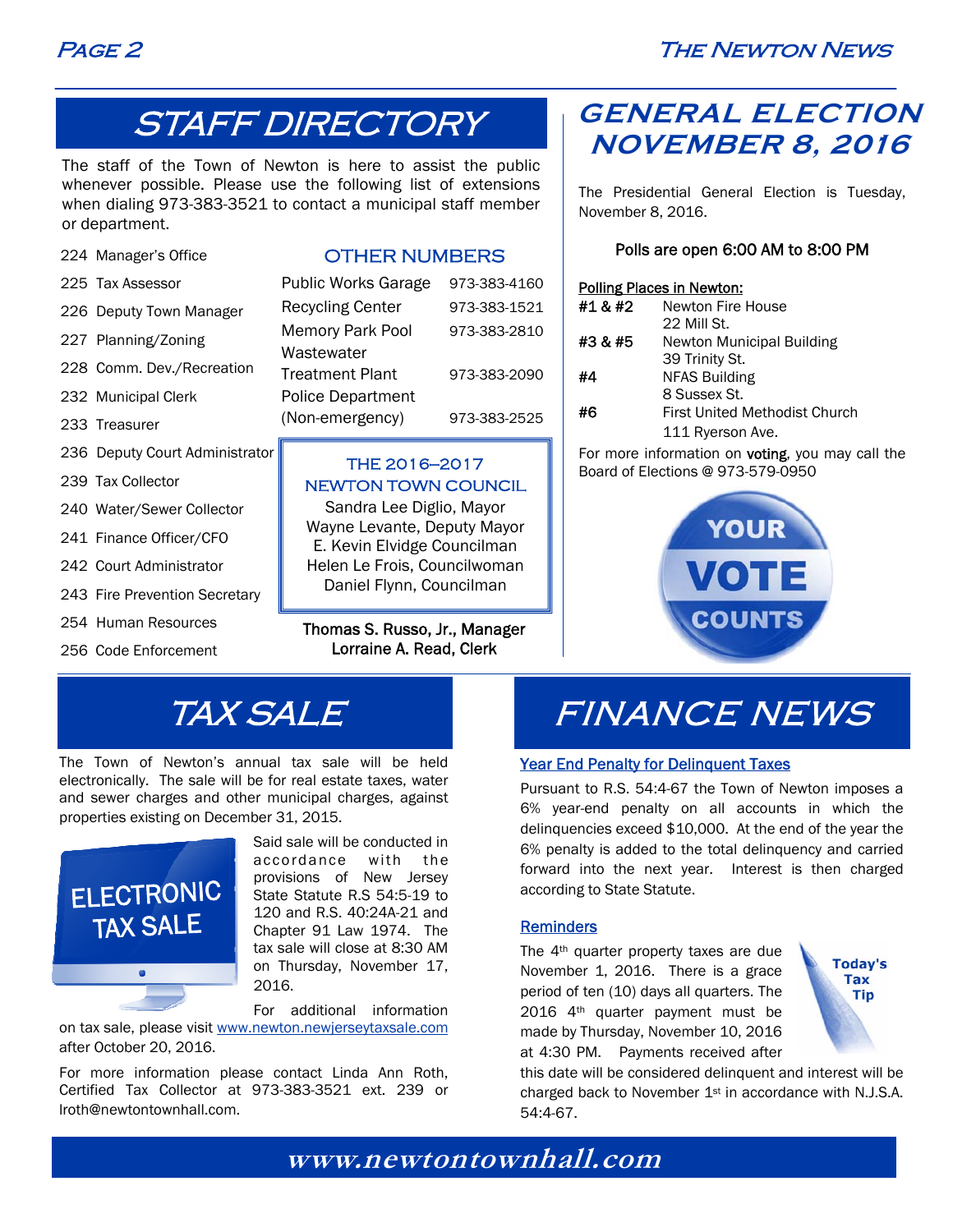## FALL LEAF & BRUSH PICKUP

The Town of Newton will once again combine a brush pick-up with the annual leaf collection program in November. The Public Works crew will begin the Collection Program on Monday, November 7, 2016 and will continue until Friday, December 2, 2016. The leaf and brush pickup will follow the Recycling Zone schedule for the entire week.

Please put the bags and brush out at the curb line and not in the street. This will avoid interference with traffic and possible breakage of the bags. Tree limbs must be smaller than 4 inches in diameter (no exceptions). The clean-up is intended for residents to clear away naturally occurring fallen brush and light pruning. Property owners are responsible for felled trees.

The leaves and brush will be taken to the Sussex County Municipal Utilities Authority (SCMUA) facility for disposal. SCMUA will only accept leaves in *biodegradable bags*. The bags can be purchased at local home improvement stores. Residents may take leaves/brush to SCMUA for disposal themselves, but a small fee may be charged by the County facility .



# ONLINE PAYMENTS

Residents may pay their tax and utility bills online. Go to www.newtontownhall.com, click the "Online Payments" link on the right side of the homepage and follow the prompts.

A fee of \$2.00 is applied for ACH (e-check) users per transaction and for Credit Card payments a 3% fee does apply.

### Christmas Tree **PICKUP**

l,



The Public Works crew will be picking up Christmas trees beginning December 27, 2016 through January 13, 2017. All trees must be free of bases, lights and ornaments.

# WATER & SEWER UTILITY

### FREE RABIES CLINIC The Town of Newton is once again sponsoring a free rabies

clinic on January 7, 2017 at the Newton Public Works Garage, 117 Moran Street from 9:00 AM to Noon.

#### 2017 Dog and Cat license fees are:

- Dogs: \$15.00 Spayed/Neutered Cats: \$12.00 \$18.00 Non-Spayed/Non-Neutered
- \*Late fee is \$5.00 each month per dog beginning  $2/1/17.*$

NOTE: The State of New Jersey mandates that the current rabies vaccination cannot expire before November 1st of the current year (2017). Dogs can safely be vaccinated every two years.

License application forms may be downloaded at www.newtontownhall.com/licenses.

# The Town of Newton's reservoir at Morris Lake, Sparta, New Jersey is currently 45 inches below

the top of the spillway. Water restrictions are in effect. Residents, Businesses and Property Owners should take note §228-22. Prohibited water use of the Code of the Town of Newton prohibits the following:

- 1. Water customers are prohibited from watering their lawns or gardens; and
- 2. Washing cars, trucks, boats, or any recreational vehicles; and
- 3. Washing public or private driveways, walkways, or sidewalks; and
- 4. Filling swimming pools and ornamental reflecting pools or fountains.

These restrictions will remain in place until lifted by a formal resolution of the Town Council.



The construction of the 20" HDPE waterman began on October 10, 2016 by Montana Construction in Fox Hollow Lake, Sparta, NJ. The watermain will be operational by the end of December.

The 4th Quarter water/sewer bills are due December 30, 2016. Payments received after the due date will have a ten percent (10%) penalty added to the balance. For your convenience, there is a lock box located near the front entrance of the Municipal Building where payments can be left after hours and on weekends. Please be advised, payments which are placed in the box after 4:00 PM will be posted to the next business day.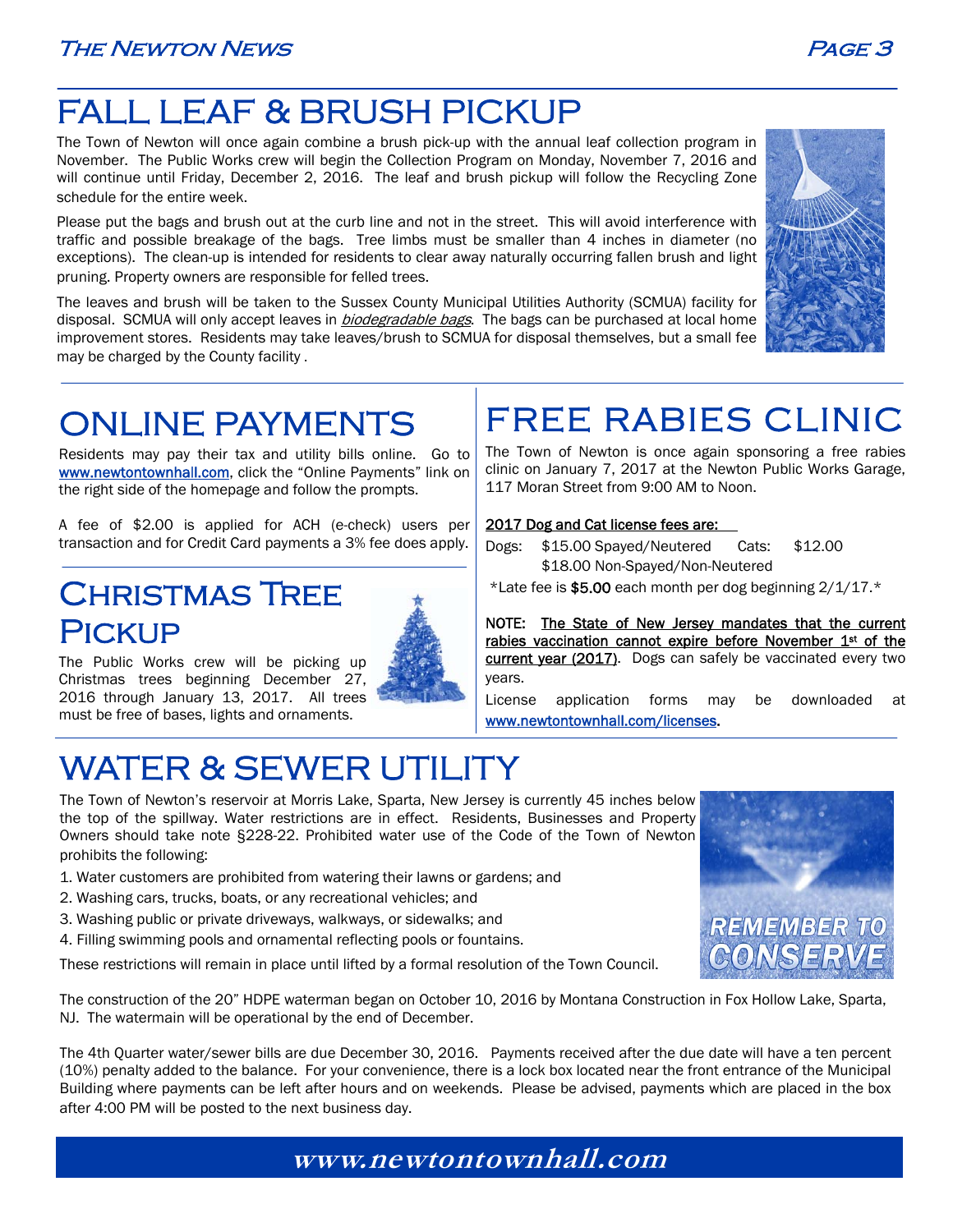

## RECREATION HAPPENINGS

Radio City Music "Christmas Spectacular" Bus Trip: Join us for a day in NYC and leave the driving to us!! Sunday, November 27, 2016. Arrive at the Park and Ride (behind Shoprite) in Newton at 8:45 AM. The chartered bus will leave at 9:00 AM. We will be seeing a 2:00 PM show. This will give you lots of time to shop and have lunch. Bus will depart at 4:00 PM from Radio City Music Hall. Arrive back at Park and Ride at 5:30 PM. Please call 973-383-3521 ext. 228 or recreation@newtontownhall.com to reserve your seats. Tickets are \$95.00/pp. First come, first serve basis.

Senior Exercise Program: Join us for Zumba Gold. Get active with great people at the dance party workout that moves at your pace. Every Tuesday morning from 9:30 AM to 10:15 AM and Friday morning from 10:30 AM to 11:15 AM at Newton Firehouse #1, 22 Mill St. Only \$5 per class. No pre-registration necessary. Call 973-383-3521 x228 with questions.

Senior Dinner: Sunday, December 4<sup>th</sup>, Noon to 2:00 PM at Newton High School. Join us for a delicious turkey dinner, a short holiday concert by the Newton High School Honor Choir and listen to the sounds of the Long Pond School Handbell Ensemble.

Holiday Tree Lighting: Monday December 12<sup>th</sup>, 6:00 PM. Join us for a sing-along with the Newton Public Schools children's choir at Town Hall before Santa arrives at 6:20 PM.

Holiday House Decoration Contest: Houses must be decorated by Friday December 9<sup>th</sup>, judging will be done by local seniors after the Newton Tree Lighting. Recognition and awards will be presented at a follow-up Town Council meeting.

Prime Time Seniors: a social group for the residents of the Town, ages 50 and up meet the  $1st$  and  $3rd$  Wednesday of each month. Meetings are held at the Newton #1 Firehouse, 22 Mill Street. Refreshments are served at 12:30 PM, meeting promptly begins at 1:00 PM. For information call Pat Powers at 201-410-8406.

For the latest information on Recreation Happenings, like and follow us on Facebook: NEWTON RECREATION, on Twitter: @NewtonRecNJ, or via the Town website: www.newtontownhall.com.

To reach the Recreation office call 973-383-3521 ext. 228 or email us at recreation@newtontownhall.com.

### RECYCLING NEWS

The Town of Newton conducts monthly curbside collection of commingled recycling and newspaper. As a reminder, containers placed curbside can be *no larger than 35 gallons* and must be at the curb no later than 7:00 AM on your designated pick up day. Recyclables must be rinsed before placing at curbside, failure to do so will result in your recyclables not being picked up.

Twice a year, in June and December, the Town sends the "Newton Recycling News" to all its residents outlining recycling guidelines and the curbside collection schedule. This publication is also available on the Town's website at

#### www.newtontownhall.com.

Co-mingled recyclables include glass jars, bottles, aluminum cans and tin-plated steel cans, plastic clear and green soda bottles, milk, water or cider containers, shampoo and hair conditioner bottles, liquid laundry soap bottles, fabric softener and bleach bottles, and plastics with a recycling symbol on the bottom. Newspapers to be recycled must be  $\frac{div}{dx}$  and tied in bundles. On curbside collection dates when it is wet or rainy, newspapers will not be picked up.

Newspapers, corrugated cardboard, office paper, magazines, aluminum and foil pie plates, as well as co-mingled recyclables defined above, may be brought to the Recycling Center on South Park Drive by Newton residents on Thursdays between 8:00 AM and 4:00 PM, or Saturdays from 8:00 AM to 1:00 PM. Any questions can be directed to our office at 973-383-4160. Brush leaves and grass clippings are no longer accepted at the Recycling Center.



Recycling is mandated by New Jersey State Law. However, the law does not require local governments to provide a curbside collection program. The Town of Newton offers the service, at no cost to taxpayers, for the convenience of its citizens, through the efforts of the Public Works Department.

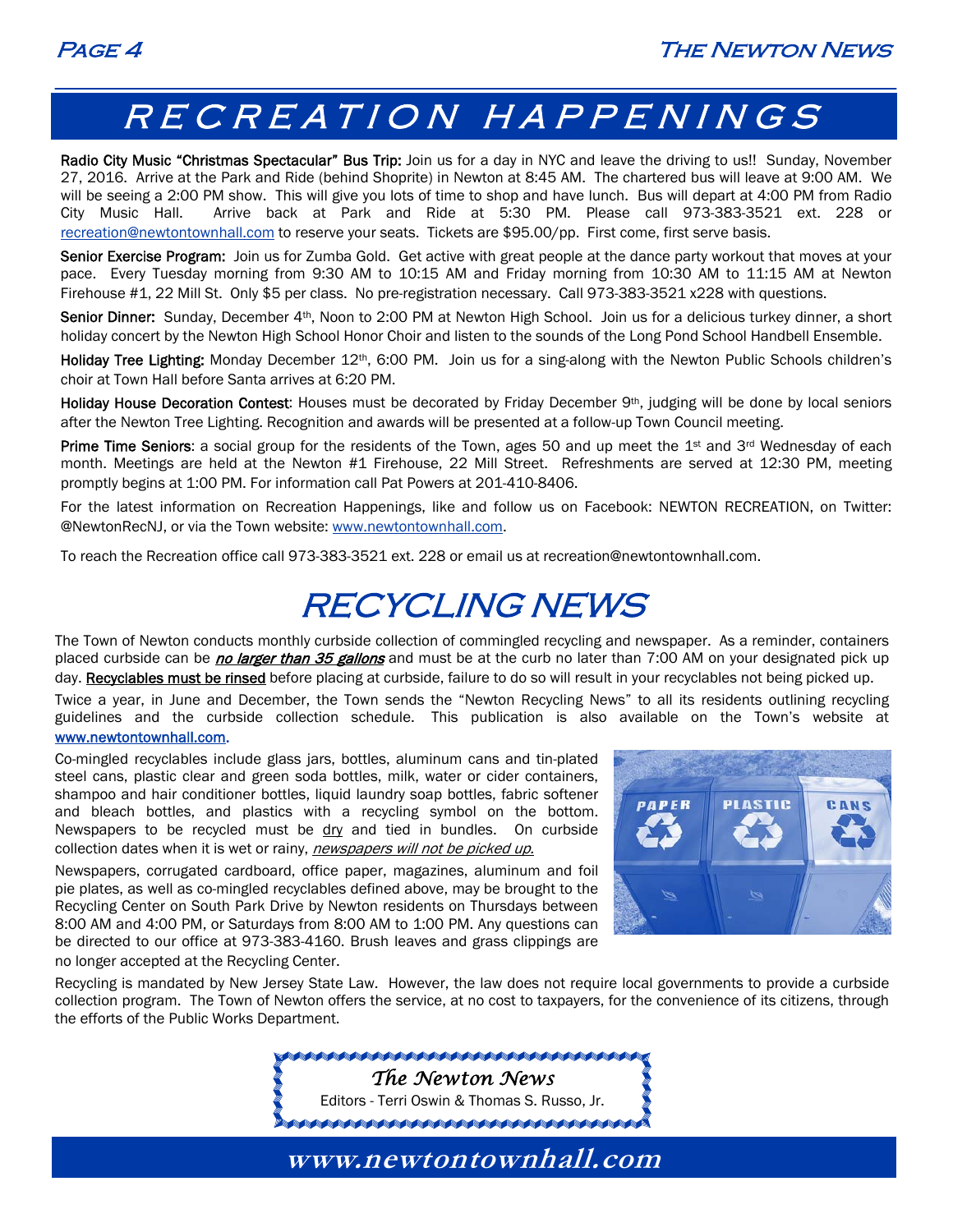



## ZONING CORNER

#### ZONING REMINDERS

The Town of Newton Zoning Officer, Katherine Citterbart, would like to remind you:

- Off-street parking on areas other than driveways is prohibited in the front yard of single-family detached and duplex residential dwellings.
- No planting (shrubs/hedges/tall flowers), fence, sign, structure or other obstruction to vision higher than three feet shall be erected or maintained within a site triangle at street corners.
- A zoning permit is required before using or allowing the use of any structure, building, or land and before changing the use of any building property or allowing a change of use of any building or property, or part thereof.
- When renovating or rehabilitation calls for a dumpster or temporary storage container / P.O.D. a zoning permit is required.

Contact the Zoning Officer at 973-383-3521 ext. 227 or email kcitterbart@newtontownhall.com with any questions or concerns.

## PROPERTY MAINTENANCE

As we enter the fall and winter months, please remember the following:

- Please make sure all trash and rubbish is stored in leak-proof containers with secured lids. At no time should trash be spilling out of or stored outside of the trash container.
- Please remember to clear snow from your sidewalks within 12 hours of daylight after the same shall fall or be formed. If you plan to be away, please make certain arrangements are in place for snow removal to avoid a violation.

If you have any questions, please contact the Code Enforcement Director, Debra Doudoukjian at 973-383-3521 x 256.

## SNOW SHOVELING

A reminder to Seniors Citizens who are partaking in the snow shoveling program. This is a service which is provided to the Town by the Sheriff's Department for those Seniors Citizens who are 62 years of age or older, have a diagnosed handicap or possess a handicap placard with no member of the household physically able to do shoveling, and all member(s) of the household must be on a fixed income. There is a limit on the numbers of seniors who can be placed on the list. For more information you can contact the Community Development Department at (973) 383-3521, ext. 228.



### Recent Ordinances

The Newton Town Council recently adopted several ordinances of interest:

Ordinance 2015-24 establishes an additional standard to require fences to be constructed one (1) foot off of the property line to limit conflicts between property owners.

Ordinance 2015-32 eliminates the right turn on red prohibition from Madison Street on to Spring Street.

Ordinance 2015-33 designates 3 Dunn Place as a local historical landmark.

Ordinance 2016-3 prohibits parking in certain spots on Spring Street except for municipal and emergency vehicles.

Ordinance 2016-10 will provide a tax exemption for certain improvements or construction of certain residential dwelling, commercial/industrial structures within the downtown Historic District.

Ordinance 2016-13 amends parking rates to provide 2-hour free parking in Lot 1 Adams Street and Lot 3 Central Plaza when purchase one half hour for 25 cents.

To review Town ordinances that have recently been adopted visit our website at **www.newtontownhall.com/ordinances.**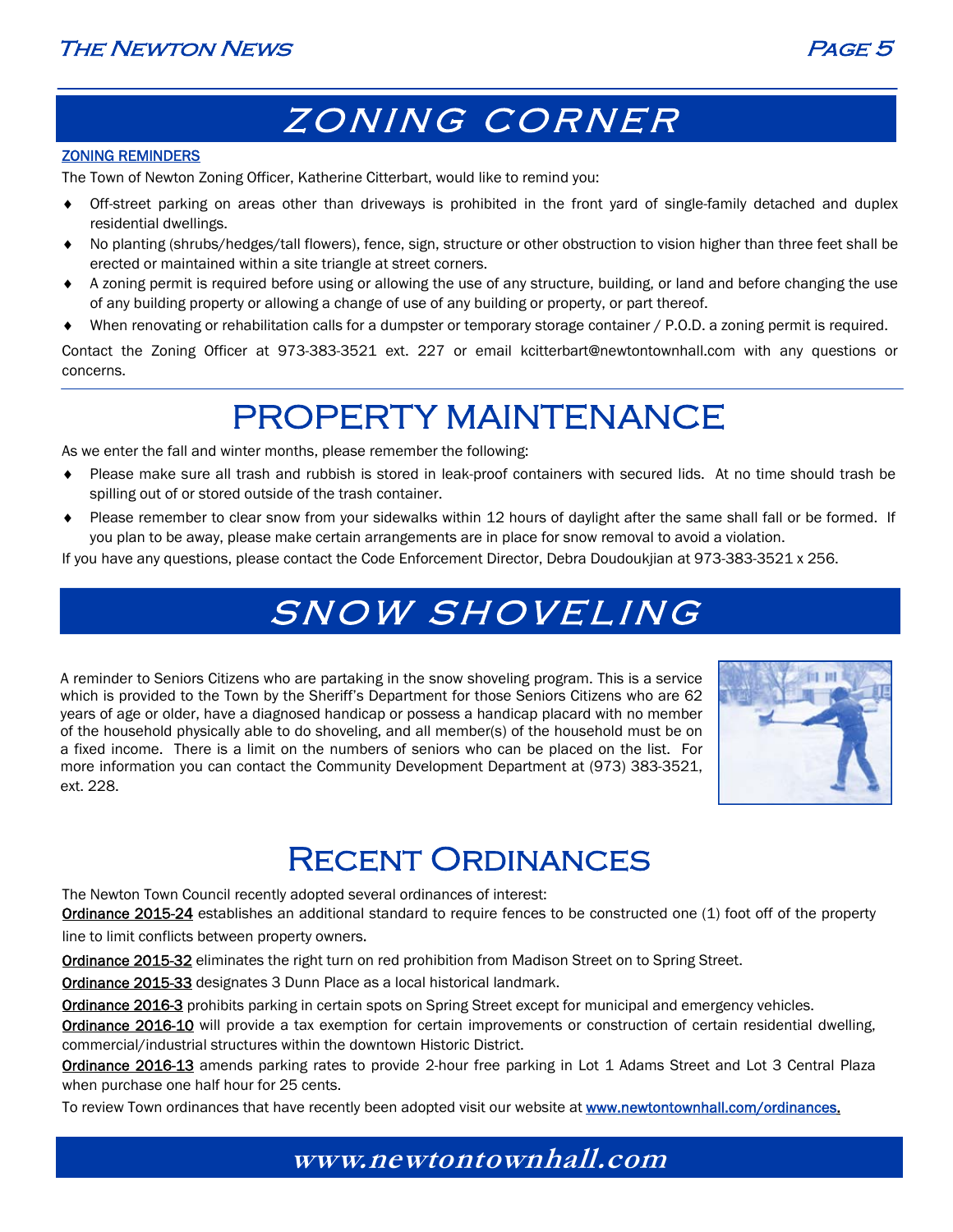# FROM THE POLICE DESK...

Community Policing is a public safety philosophy based on partnership and cooperation between law enforcement and the communities that they are sworn to protect and serve. It's for this reason that members of the Newton Police Department are committed to engaging those we serve and sharing information about our activity. This knowledge and information is empowering. It is a force mulitiplier that increases our public safety effectiveness and continually builds public trust.

The Police Department shares information through our website [www.NewtonPolice.org] and mobile apps. Called CityConnect, the app allows users to see local crime data, police activity and registered sex offenders who are on the NJ State Internet Registry. The app also facilitates sharing information back to the department with the ability to send anonymous tips.



Another new initiative that the Newton Police Department is leading the way with is the C.L.E.A.R. program, Community Law Enforcement Addiction Recovery program. Learn more about the C.L.E.A.R. program by visiting the website at [www.CLEARprogram.org]. This new program aims to form a collaborative network of professionals in our community who will facilitate medical intervention, improved access to treatment and recovery support for those struggling with drug addiction who seek assistance, without fear of arrest or prosecution, in order to make a positive difference in the quality of life for individuals, families and our entire community.

"The problems posed by drug addiction are an urgent public health and safety crisis. The C.L.E.A.R. program is poised to help locally turn the tide on this epidemic, improve the quality of people's lives and the quality of life here in Sussex County."

-Chief Mike Richards



#### **COMMUNITY LAW ENFORCEMENT ADDICTION RECOVERY**

Progressive and professional, Officers enjoy the ability to conduct community oriented policing in a Town whose residents and business owners provide them with such tremendous support. Please visit our website to learn about all the work that members of the Police Department perform and look for our next "Coffee With a Cop" event too; they're a great opportunity to meet with your hometown Officers in a relaxed, informal setting to talk about community issues.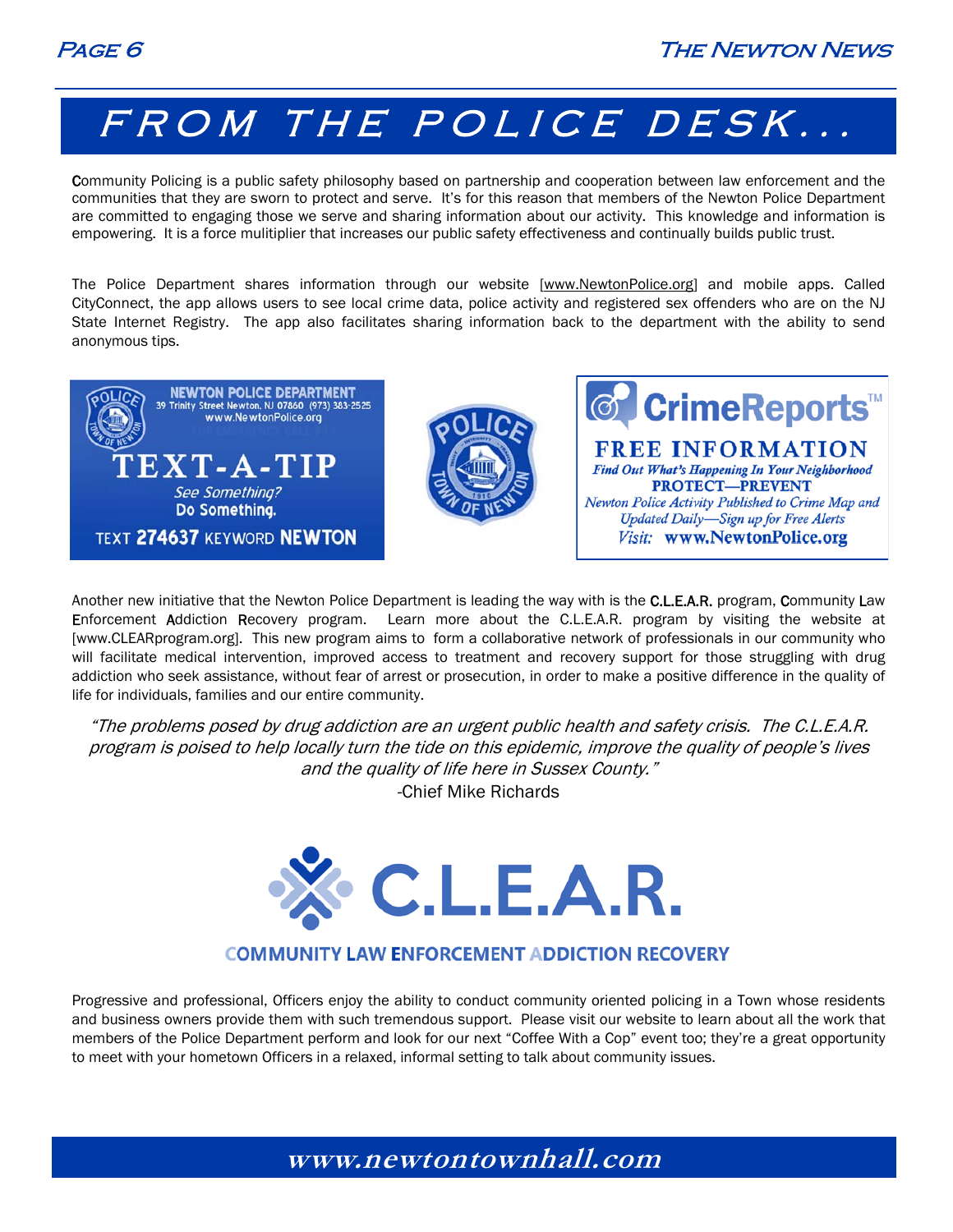# STORMWATER MANAGEMENT

#### A Guide to Healthy Habits for Cleaner Water

Pollution on streets, parking lots and lawns is washed by rain into storm drains, then directly to our drinking water supplies and the ocean and lakes our children play in. Fertilizer, oil, pesticides, detergents, pet waste, grass clippings: you name it and it ends up in our water.

Stormwater pollution is one of New Jersey's greatest threats to clean and plentiful water, and that's why we're all doing something about it.

By sharing the responsibility and making small, easy changes in our daily lives, we can keep common pollutants out of stormwater. It all adds up to cleaner water, and it saves the high cleanup costs.

As part of New Jersey's initiative to keep our water clean and plentiful and to meet federal requirements, many municipalities and other public agencies must adopt ordinances or other rules prohibiting various activities that contribute to stormwater pollution. Breaking these rules can result in fines or other penalties.

As a resident, business, or other member of the Newton community, it is important to know these easy things you can do every day to protect our water:

#### Limit your use of fertilizers and pesticides

- Do a soil test to see if you need a fertilizer.
- Do not apply fertilizers if heavy rain is predicted.
- Look into alternatives for pesticides.
- Maintain a small lawn and keep the rest of your property or yard in a natural state with trees and other native vegetation that requires little or no fertilizer.
- If you use fertilizers and pesticides, follow the instructions on the label on how to correctly apply it.

#### Properly use and dispose of hazardous products

Hazardous products include some household or commercial cleaning products, lawn and garden care products, motor oil, antifreeze, and paints.

- Do not pour any hazardous products down a storm drain because storm drains are usually connected to local bodies of water and the water is not treated.
- If you have hazardous products in your home or workplace, make sure you store or dispose of them properly. Read the label for guidance.
- Use natural or less toxic alternatives when possible.

#### Keep pollution out of storm drains

- Recycle used motor oil.
- Municipalities and many other public agencies are required to mark certain storm drain inlets with messages reminding people that storm drains are connected to local bodies of water.
- Do not let sewage or other wastes flow into a stormwater system.
- Clean and plentiful water is important to our families, our environment, our economy and our quality of life. Did you know that animal waste from pets can pollute our waters? When left on the ground, pet waste is washed by rain and melting snow and ice into storm drains that carry it to our rivers, lakes, bays, the ocean and drinking water. Animal waste contains a high concentration of nutrients as well as bacteria and disease-causing microorganisms that can cause problems.

#### Clean up after your pet

- Follow the Town of Newton pet-waste rules.
- ◆ Pick up and properly dispose of pet waste dropped on public or people's property.
- Use newspaper, bags or pooper-scoopers to pick up wastes.
- Dispose of the unwrapped pet waste in a toilet.
- Never discard pet waste in a storm drain.

#### Don't litter

- ◆ Place litter in trash receptacles.
- Recycle. Recycle. Recycle.
- ◆ Participate in community cleanups.

#### Dispose of yard waste properly

- Keep leaves and grass out of storm drains.
- Use leaves and grass clippings as a resource for compost.
- Use a mulching mower that recycles grass clippings into the lawn.